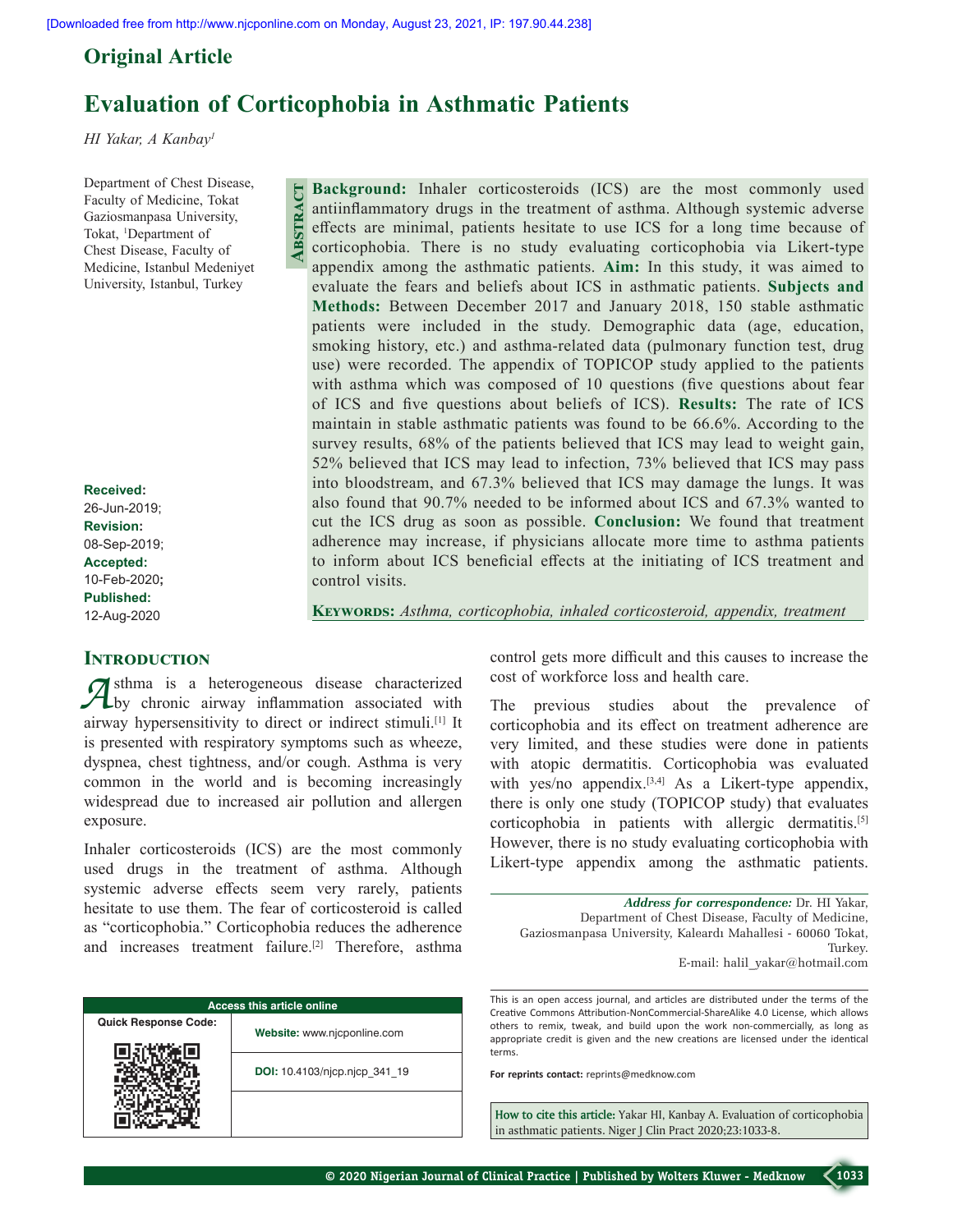In the present study, the corticophobia appendix was revised and translated by using the TOPICOP study with joint consensus of experts. We aimed to evaluate both fears and beliefs about ICS in asthmatic patients prospectively.

# **SUBJECTS AND METHODS**

Between December 2017 and February 2018, 150 patients with stable asthma diagnosis were included in the study. Prestudy local ethic decision was obtained from Istanbul Medeniyet University Goztepe Training and Research Hospital Clinical Researches Ethics Committee (date/protocol: 2017/0371).

The inclusion criteria were the patients who were older than 18 years of age, had previously been diagnosed with asthma according to the GINA guidelines by the pulmonologist, and had been in the stable period. Patients with acute asthma exacerbation and psychiatric diagnosis were excluded from the study. Informed consent was obtained from patients before appendix.

The appendix of TOPICOP study was revised and translated into Turkish by a public health specialist and 3 pulmonologists [Figure 1]. The appendix was formed from a total of 10 questions, which 5 questions about fears (worries) and 5 questions about beliefs on ICS. In the appendix, the answers of the questions were scored as do not agree, partially agree, and agree as 0, 1, and 2 points. Demographic data (age, gender, body mass index (BMI), education status, smoking history, comorbidities, etc.) and asthma-related data (respiratory function test, asthma course, asthma treatments) were recorded in the appendix [Table 1].

According to the results of the corticophobia appendix (total appendix score  $= 20$  points), patients were divided into 2 groups as 10 points above (corticophobia group) and 10 points and less (noncorticophobia group). The appendix was divided into two subgroups: beliefs and worries.

#### **Statistical analysis**

The Kolmogorov–Smirnov test was used to test the distribution model of variables in statistical analyses. Chi-square test was used for categorical data and student‑t test for numerical data. Parametric data are presented as mean  $\pm$  standard deviation (SD). Cronbach's  $\alpha$  coefficient analysis was used to assess the consistency of the appendix. The internal consistency of this survey questions was found as significant [Cronbach's alpha =  $0.89$  ( $>0.70$ )]. SPSS 22.0 program was used for statistical analysis. A *P* value of 0.05 was used as the cut‑off value to determine statistical significance.

# **Results**

The study consisted of 150 stable asthma patients [34 males (22.6%), mean age =  $47.2 \pm 13.2$  years]. The demographic and clinical characteristics of the study groups are shown in Table 1. The number of patients in corticophobia and noncorticophobia group was 79 (52.6%) and 71 (47.4%), respectively. The mean BMI was  $27.5 \pm 5.1$  kg/m<sup>2</sup>. According to education levels of the patients, it was seen that the primary school graduates were 46.7% and the high school and university graduates were found 39.3%. The mean duration of asthma was  $13.0 \pm 11.4$  years [Table 1]. The most common comorbidities were found as seasonal allergic rhinitis (14%), diabetes mellitus (10%), and hypertension (8.0%) [Table 1]. Pulmonary function tests of patients were found as mean forced expiratory flow in one second (FEV1)  $2.31 \pm 0.61$  (lt), mean FEV1/forced vital capacity (FVC)  $81.0 \pm 8.9\%$ , and mean forced expiratory flow (FEF) 25%–75%  $66.4 \pm 26.2\%$  [Table 1]. The most frequently used drugs were found as  $ICS + long$  acting beta-2 agonist (LABA) and short acting beta-2 agonist (SABA) (52.6% and 33.3%, respectively). Demographic and clinical characteristics were found similar between corticophobia and noncorticophobia groups statistically [Table 1].

According to the survey results, 68% of the patients believed that ICS treatment may cause weight increase, 52% believed that ICS treatment may cause infection, 73% believed that ICS circulates in the blood, and 67.3% believed that ICS may damage lungs. In addition, it was found that 90.7% needed information about ICS and 67.3% wanted to stop ICS drug as soon as possible [Table 2].

#### **Discussion**

In the present study, we showed that corticophobia is prevalant and it is mainly related with fear and negative belief in patient with asthma. Therefore, we think that preinformation about ICS benefits and side-effects is important before starting ICS treatment to asthma patients.

The prevalence of asthma is estimated to be around 4.3% in the world, but it varies between countries and increases year after year.[6] While asthma is more common in boys among children, it is more common in women among adults. In this study, the ratio of female to male was found approximately 3/1. There was no significant difference in age, gender, BMI, and educational level between corticophobia and noncorticophobia group, suggesting that corticophobia is prevalent irrespective of physical and social background. Although FEV1/FVC tended to be higher in corticophobia group, suggesting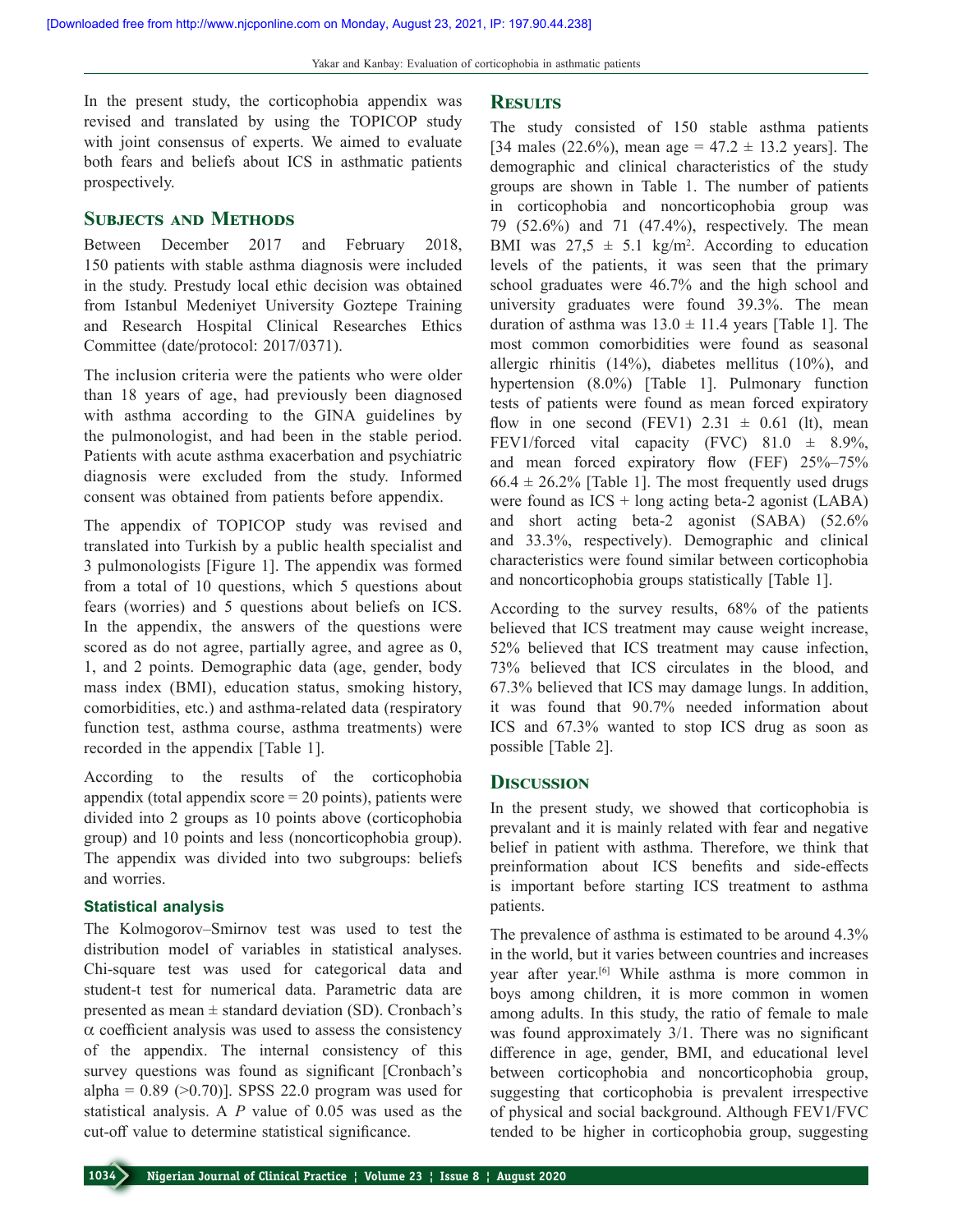Yakar and Kanbay: Evaluation of corticophobia in asthmatic patients

| <b>Table 1: Demographic and clinical parameters</b> |                                            |                                 |                                    |                  |
|-----------------------------------------------------|--------------------------------------------|---------------------------------|------------------------------------|------------------|
| <b>Characteristics</b>                              | <b>Total Patients <math>(n=150)</math></b> | Corticophobia Group<br>$(n=79)$ | Noncorticophobia Group<br>$(n=71)$ | $\boldsymbol{P}$ |
| Gender (male/female)                                | 34/116                                     | 16/63                           | 18/53                              | 0.55             |
| Age (years) mean±SD                                 | $47.2 \pm 13.2$                            | $46.5 \pm 11.7$                 | $47.4 \pm 14.6$                    | 0.62             |
| BMI $(kg/m2)$                                       | $27.5 \pm 5.1$                             | $27.6 \pm 5.4$                  | $27.4 \pm 4.8$                     | 0.86             |
| Education level, $(n, %)$                           |                                            |                                 |                                    |                  |
| Primary school                                      | 70(47)                                     | 32(40)                          | 38 (54)                            | 0.33             |
| Middle School                                       | 21(14)                                     | 15(19)                          | 6(8)                               | 0.10             |
| High school                                         | 38(25)                                     | 20(25)                          | 18(25)                             | 0.99             |
| University                                          | 21(14)                                     | 12(15)                          | 9(13)                              | 0.70             |
| Asthma duration (years) mean±SD                     | $8.2 \pm 6.1$                              | $7.6 + 4.8$                     | $10.5 \pm 7.4$                     | 0.63             |
| Smoking history $n$ <sup>%</sup>                    | 42 (28)                                    | 25(32)                          | 17(24)                             | 0.43             |
| Comorbidities $(n, \frac{9}{0})$                    |                                            |                                 |                                    |                  |
| Allergic Rhinitis                                   | 21(14)                                     | 12(15)                          | 9(13)                              | 0.70             |
| Hypertension                                        | 12(8)                                      | 7(9)                            | 5(7)                               | 0.71             |
| Diabetes Mellitus                                   | 15(10)                                     | 8(10)                           | 7(10)                              | 0.96             |
| Cardiovascular Diseases                             | 4(3)                                       | 2(3)                            | 2(3)                               | 0.91             |
| Other $(n, \frac{9}{0})$                            |                                            |                                 |                                    |                  |
| Glaucoma                                            | 6(4)                                       | 3(4)                            | 3(4)                               | 0.89             |
| <b>Thyroid Disease</b>                              | 4(3)                                       | 1(1)                            | 3(4)                               | 0.27             |
| <b>Pulmonary Function Tests Results</b>             |                                            |                                 |                                    |                  |
| FEV1 (lt)                                           | $2.31 \pm 0.61$                            | $2.34 \pm 0.52$                 | $2.29 \pm 0.71$                    | 0.82             |
| $FVC$ (lt)                                          | $2.85 \pm 0.63$                            | $2.77 \pm 0.54$                 | $2.95 \pm 0.80$                    | 0.43             |
| FEV1/FVC (%)                                        | $81.0 \pm 8.9$                             | $83.7 \pm 7.3$                  | $77.5 \pm 10.4$                    | 0.05             |
| FEF25-75 (%)                                        | $66.4 \pm 26.2$                            | $76.5 \pm 33.6$                 | 55.8±20.9                          | 0.08             |
| PEF $(\% )$                                         | $72.0 \pm 18.4$                            | $76.9 \pm 19.0$                 | $64.7 \pm 16.3$                    | 0.08             |
| Bronchodilator use (ongoing) $(n)$                  |                                            |                                 |                                    |                  |
| <b>ICS</b>                                          | 21(14)                                     | 10(13)                          | 11(15)                             | 0.66             |
| ICS+LABA                                            | 79 (53)                                    | 38(48)                          | 41 (58)                            | 0.51             |
| <b>SABA</b>                                         | 50(33)                                     | 28(35)                          | 22(31)                             | 0.68             |
| Montelukast                                         | 32(21)                                     | 19(24)                          | 13(18)                             | 0.49             |

Abbreviations: BMI: Body Mass Index, SAMA: Short‑acting muscarinic antagonists, ICS: Inhaled Corticosteroid, LABA: Long‑acting beta antagonists, SABA: Short-acting beta antagonists, FEV1: Forced Expiratory Flow in 1 Second, FVC: Forced Vital Capacity, PEF: Peak Flow, forced expiratory flow (FEF) 25‑75: FEV Between 25% and 75% of Vital Capacity.

| Table 2: Patients survey data                                      |                |                        |                 |
|--------------------------------------------------------------------|----------------|------------------------|-----------------|
| <b>BELIEFS:</b>                                                    | I do not agree | <b>Partially agree</b> | I totally agree |
| ICS make you fat.                                                  | 48 (32.0%)     | 22(14.7%)              | 80 (53.3%)      |
| ICS can lead to infections.                                        | 72 (48.0%)     | $62(41.3\%)$           | $16(10.7\%)$    |
| ICS pass into the bloodstream.                                     | 41 $(27.3\%)$  | 42 $(28.0\%)$          | 67(44.7%)       |
| ICS damage your lung.                                              | 49 (32.7%)     | 48 $(32.0\%)$          | 53 (35.3%)      |
| ICS will affect my future health.                                  | 45 $(30\%)$    | $38(25.3\%)$           | 67(44.7%)       |
| FEARS:                                                             |                |                        |                 |
| I need to be informed about medicines.                             | $14(9.3\%)$    | $16(10.7\%)$           | $120(80\%)$     |
| I want to stop the medicine use as soon as possible.               | 49 (32.7%)     | 41 $(27.3\%)$          | $60(40\%)$      |
| I'm afraid to use more drugs.                                      | $23(15.3\%)$   | $36(24.0\%)$           | $91(60.7\%)$    |
| I don't know any side effects of ICS, but I'm still afraid of ICS. | 28(18.7%)      | $23(15.3\%)$           | $99(66.0\%)$    |
| I wait as long as I can before treating myself.                    | 34(22.7%)      | 34(22.7%)              | $82(54.6\%)$    |
| Abbreviation, ICS, Inholad Continuational                          |                |                        |                 |

Abbreviation: ICS: Inhaled Corticosteroid

that better pulmonary function may cause negative feeling to ICS [Table 1].

Since comorbidities make more difficult to control asthma, they must be taken into account and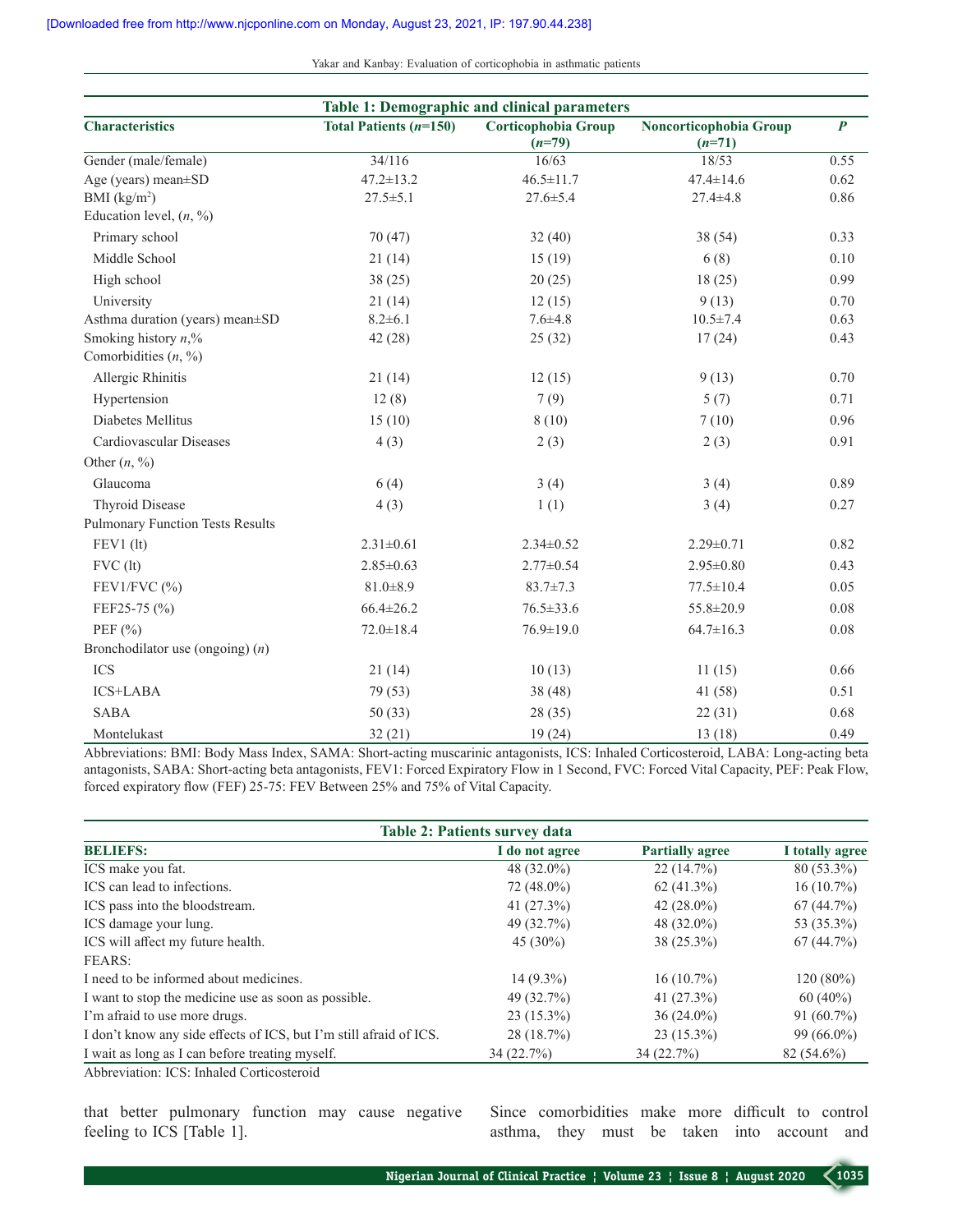treated. In the previous studies, comorbidities most commonly associated with asthma patients were upper respiratory tract infection, rhinitis, reflux, and hypertension.<sup>[7,8]</sup> In this study, the most common comorbidities were rhinitis (14%), diabetes mellitus (10%), and hypertension (8%). Furthermore, we found that comorbidities are similar between corticophobia and noncorticophobia groups [Table 1].

It is recommended "stepwise treatment" to control of asthma.<sup>[1]</sup> ICS + LABA (52.6%) treatment protocol was the most frequently used by the study population and the second was SABA (33.3%) [Table 1] in this study. The extensive use of  $ICS + LABA$  treatment has been observed, although it is normally recommended for use in the  $3-4$ <sup>th</sup> step according to the Global Initiative for Asthma (GINA)  $2019$ <sup>[9]</sup> In this respect, it can be concluded that the  $ICS + LABA$  combination therapy is used more than the recommended in the guideline in our study population.

Patients with asthma should be assessed for asthma control level, treatment adherence, inhalation technique, and comorbidities; FEV1 values should be recorded at the initiating of treatment and control visits $[1]$ . Nevertheless, there are many factors affecting treatment adherence in asthma patients. One of the most important factor that negatively affects treatment adherence is the corticophobia. Corticophobia means the fear of all corticosteroid (systemic or inhaler or topical) normally. Since the patients with stable asthma were included to study, only "inhaler" corticosteroids were considered as corticophobia in this study. Many factors can cause the corticophobia. For example, patients may be frightened by information they have heard from friends, relatives, doctors, pharmacists, and read on social media. These fears and beliefs are not always prejudiced and unfair, as it is known that corticosteroids have many side effects. For instance, it is known that corticosteroids are associated with circulate in the blood, increase in appetite, weight gain, predisposition of infection, and hoarseness of vocal cords.<sup>[10]</sup> Although some of the patients did not know the side effects of ICS, they expressed worries and negative beliefs about ICS in the survey. This suggests that if not informed about medicines, it may also lead to fear and anxiety in patients with or without side effects.

The initial studies about corticophobia were performed in asthmatic patients about 30 years ago.[11,12] Corticophobia ratios were found to be very wide range in these studies.[11,12] In a systemic review study in patients with atopic dermatitis, topical corticosteroid phobia prevalence ranged from 21.0% to 83.7%.[13] In the TOPICOP study, which was performed among parents

of children with allergic dermatitis, 80.7% of them stated that they worried about steroids.[5] Two studies on asthmatic children showed that their parents had fear and some concerns about steroid side effects.<sup>[14,15]</sup> In this study, 49.3% of adult asthmatic patients had corticophobia.

Fear of adverse effects and lack of knowledge about the steroid treatment are the most important reasons for not using ICS regularly.[16] Consequently, it is thought that corticophobia adversely affects the adherence of asthma patients and that patients need to be informed in detail about corticosteroids. It is important to investigate the relationship between true adherence and corticophobia in the prospective studies with big-sample size. The relationship between corticophobia and the score of self-reporting appendix (such as ASK-20) for checking the adherence barriers to medicines also seems to be interesting for future investigation.[17,18]

There are some limitations that have to be mentioned. First, this is a single-centre, cross-sectional study. The prevalence of women patients is three times more than men. Due to fears and beliefs are different between genders of women and men, alternative studies can be planned to evaluate women and men separately in a more extensive study population in the future.

In this study, the corticophobia level of adult asthma patients was measured via Likert-type appendix and it found high percent. Treatment adherence might be better if preinformation about ICS beneficial effects and side effects is given when initiating of ICS treatment and at the control visits for asthmatic patients.

# **Consent**

All participants provided written informed consent.

#### **Authors' contributions**

HIY has contributed data collection and writing of the study; AK has contributed conception of the study, writing, revised, and corrected the acquired data; and all authors read and approved the final manuscript.

#### **Clinical  Importance**

We found the corticophobia level of adult asthma patients is high percent and preinformation is important about ICS beneficial effects and side effects for asthmatic patients.

# **Financial support and sponsorship**

Nil.

# **Conflicts of  interest**

There are no conflicts of interest.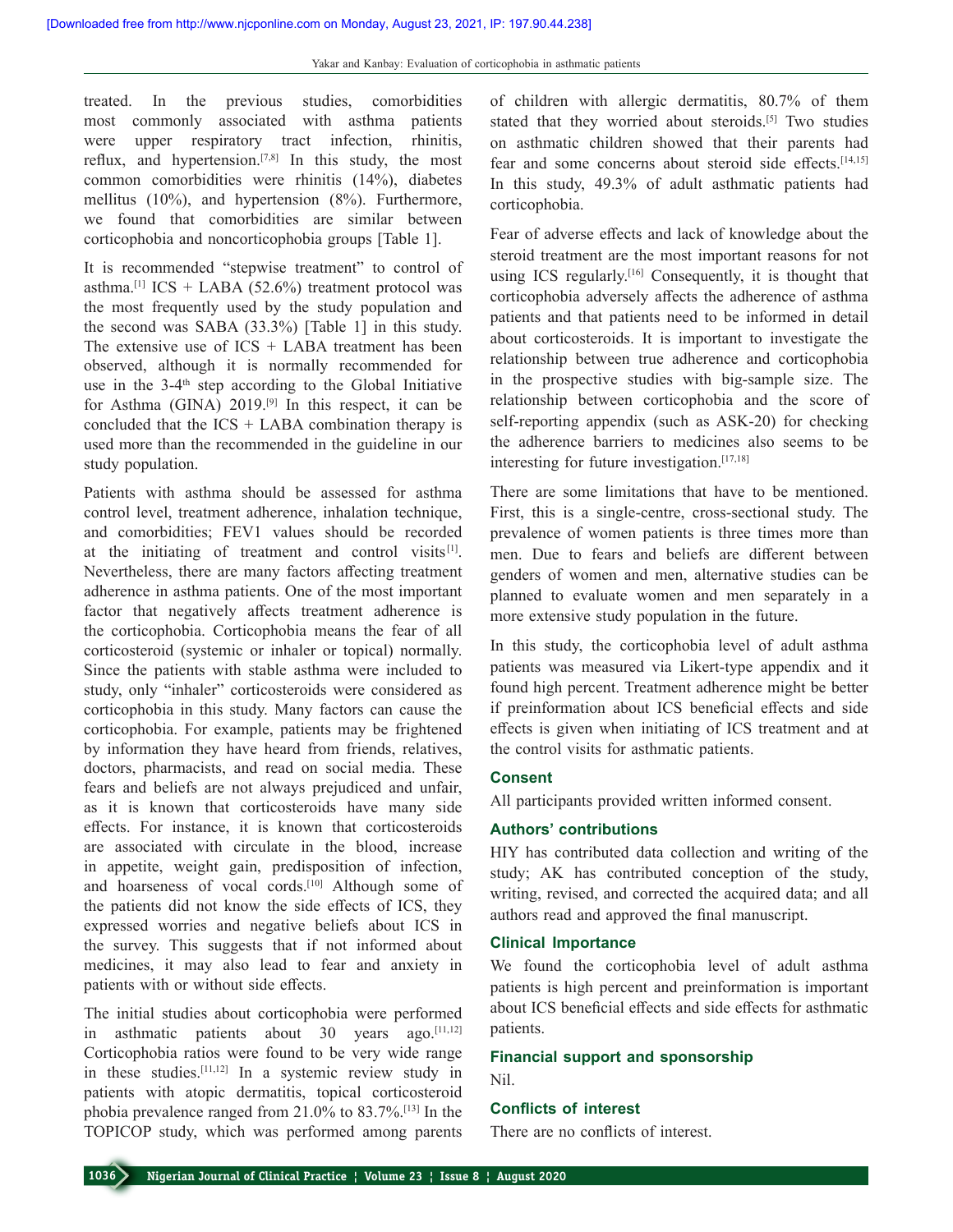Yakar and Kanbay: Evaluation of corticophobia in asthmatic patients

### **References**

- 1. Global Initiative for Asthma (GINA). Global strategy for asthma management and prevention. 2016. Avaliable from: https:// ginasthma.org/wp-content/uploads/2016/04/GINA-Appendix-2016-final.pdf. [Last accessed on 2020 Feb 20].
- 2. Boulet LP. Perception of the role and potential side effects of inhaled corticosteroids among asthmatic patients Chest 1998;113:587‑92.
- 3. Charman CR, Morris AD, Williams HC. Topical corticosteroid phobia in patients with atopic eczema. Br J Dermatol 2000;142:931-6.
- 4. Hon KL, Kam WY, Leung TF, Lam MC, Wong KY, Lee KC, *et al*. Steroid fears in children with eczema. Acta Paediatr 2006;95:1451‑5.
- 5. Moret L, Anthoine E, Aubert-Wastiaux H, Le Rhun A, Leux C, Mazereeuw‑Hautier J, *et al*. TOPICOP: A new scale evaluating topical corticosteroid phobia among atopic dermatitis outpatients and their parents. PLoS One 2013;8:e76493. doi: 10.1371/ journal.pone. 0076493.
- 6. To T, Stanojevic S, Moores G, Gershon AS, Bateman ED, Cruz AA, *et al*. Global asthma prevalence in adults: Findings from the cross‑sectional world health survey. BMC Public Health 2012;12:204.
- 7. Lisspers K, Janson C, Larsson K, Johansson G, Telg G, Thuresson M, *et al*. Comorbidity, disease burden and mortality across age groups in a Swedish primary care asthma population: An epidemiological register study (PACEHR). Respir Med 2018;136:15‑20. doi: 10.1016/j.rmed. 2018.01.020. Epub 2018 Jan 31.
- 8. Bisaccioni C, Aun MV, Cajuela E, Kalil J, Agondi RC, Giavina‑Bianchi P. Comorbidities in severe asthma: frequency of rhinitis, nasal polyposis, gastroesophageal reflux disease, vocal cord dysfunction and bronchiectasis. Clinics (Sao Paulo) 2009;64:769‑73.
- 9. Global Initiative for Asthma. Global Strategy for Asthma

Management and Prevention. Updated 2019. Fontana, USA; GINA; 2018.

- 10. Rice JB, White AG, Scarpati LM, Wan G, Nelson WW. Long‑term systemic corticosteroid exposure: A systematic literature review. Clin Ther 2017;39:2216‑29. doi: 10.1016/j. clinthera. 2017.09.011. Epub 2017 Oct 19.
- 11. Aubert‑Wastiaux H, Moret L, Le Rhun A, Fontenoy AM, Nguyen JM, Leux C, *et al*. Topical corticosteroid phobia in atopic dermatitis: A study of its nature, origins and frequency. Br J Dermatol 2011;165:80814. doi: 10.1111/j. 1365‑2133.2011.10449.x
- 12. David TJ. Steroid scare. Arch Dis Child 1987;62:876‑8.
- 13. Patterson R, Walker CL, Greenberger PA, Sheridan EP. Prednisonephobia. Allergy Proc 1989;10:423‑8.
- 14. Zedan MM, Ezz El Regal M, A Osman E, E Fouda A. Steroid phobia among parents of asthmatic children: Myths and truth. Iran J Allergy Asthma Immunol 2010;9:163‑8.
- 15. Ip KI, Hon K L, Tsang KYC, Leung TNH. Steroid phobia, Chinese medicine and asthma control. Clin Respir J 2018;12:1559-64. https://doi.org/10.1111/crj. 12705.
- 16. Van Grunsven PM. The magnitude of fear of adverse effects as a reason for nonparticipation in drug treatment: a short review. J Asthma 2001;38:113‑9.
- 17. Atsuta R, To Y, Sakamoto S, Mukai I, Kobayashi A, Takahashi K. Assessing usability of the "Adherence Starts with Knowledge 20" (ASK-20) appendix for Japanese adults with bronchial asthma receiving inhaled corticosteroids long term. Allergol Int 2017;66:411‑7. doi: 10.1016/j.alit. 2016.09.001. Epub 2016 Oct 3.
- 18. Cohen JL, Mann DM, Wisnivesky JP, Home R, Leventhal H, Musumeci‑Szabó TJ, *et al*. Assessing the validity of self‑reported medication adherence among inner‑city asthmatic adults: The Medication Adherence Report Scale for Asthma. Ann Allergy Asthma Immunol 2009;103:325‑31.